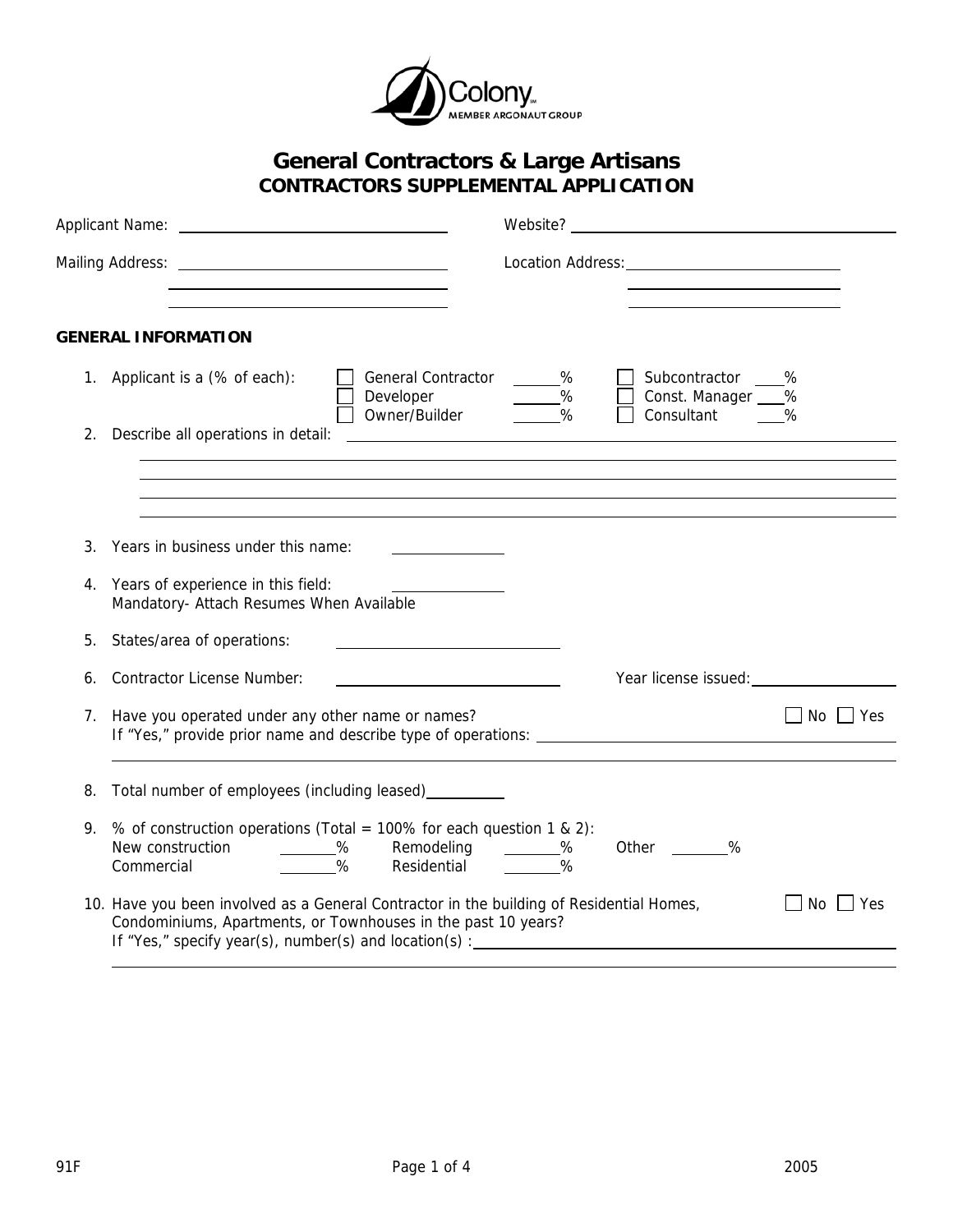## **CLASSIFICATION OF OPERATIONS (PAYROLL/SUB-COSTS)**

| 11. |  |  |  |  |  | Indicate payrolls/costs for each type of construction work performed: |  |
|-----|--|--|--|--|--|-----------------------------------------------------------------------|--|
|-----|--|--|--|--|--|-----------------------------------------------------------------------|--|

| Class                          | Employee | Sub-Contractor Class |                                 | Employee | Sub-Contractor |
|--------------------------------|----------|----------------------|---------------------------------|----------|----------------|
|                                | Payroll  | Costs                |                                 | Payroll  | Costs          |
| Alarm Systems                  |          | \$                   | Painting                        |          |                |
| Asbestos Removal               | \$       | \$                   | Paving - Driveways/Parking      | \$       | \$             |
| <b>Blasting</b>                | \$       | \$                   | Paperhanging                    | \$       | \$             |
| <b>Bridges/Elevated Roads</b>  | \$       | \$                   | Plastering/Stucco               | \$       | \$             |
| Carpentry                      | \$       | \$                   | Plumbing                        | \$       | \$             |
| <b>Communication Lines</b>     | \$       | \$                   | Power Lines                     | \$       | \$             |
| Concrete                       | \$       | \$                   | Process Piping                  | \$       | \$             |
| Debris Removal                 | \$       | \$                   | Roofing                         | \$       | \$             |
| Demolition                     | \$       | \$                   | Seismic Retrofitting            | \$       | \$             |
| Drywall                        | \$       | \$                   | Septic Tanks                    | \$       | \$             |
| Earthquake Repair              | \$       | \$                   | Sewer                           | \$       | \$             |
| Electrical                     | \$       | \$                   | Sheet Metal Work                | \$       | \$             |
| Excavation                     | \$       | \$                   | Siding                          | \$       | \$             |
| Fire Proofing                  | \$       | \$                   | Sprinklers                      | \$       | \$             |
| <b>Fire/Damage Restoration</b> | \$       | \$                   | Steel/Ornamental                | \$       | \$             |
| Gas/Water Mains                | \$       | \$                   | Steel/Structural                | \$       | \$             |
| Grading                        | \$       | \$                   | <b>Street/Road Construction</b> | \$       | \$             |
| <b>HVAC</b>                    | \$       | \$                   | Street/Road Paving              | \$       | \$             |
| Insulation                     | \$       | \$                   | Supervisory                     | \$       | \$             |
| Landscaping                    | \$       | \$                   | <b>Swimming Pools</b>           | \$       | \$             |
| <b>Lead Remediation</b>        | \$       | \$                   | Tile/Stone/Marble               | \$       | \$             |
| Masonry                        | \$       | \$                   | Waterproofing                   | \$       | \$             |
| Mold/Spore Remediation         | \$       | \$                   | Water Damage Restoration        | \$       | \$             |
| Oil or Gas Fields              | \$       | \$                   | Other:                          | \$       | \$             |

12. Indicate any work or operations involving the following, even if subbed out:

| <b>Airport Facilities</b>                                         | <b>Equipment Rental to Others</b>  | <b>Stadium Construction</b> |  |  |  |
|-------------------------------------------------------------------|------------------------------------|-----------------------------|--|--|--|
| <b>Boring</b>                                                     | Landfills                          | Stevedoring                 |  |  |  |
| <b>Boiler Inspection</b>                                          | <b>Nuclear</b>                     | Sub Aqueous                 |  |  |  |
| Bldg - Raising or Moving                                          | Pile Driving                       | Subways                     |  |  |  |
| <b>Cantilevered Construction</b>                                  | Pipeline                           | <b>Tank Construction</b>    |  |  |  |
| Cofferdam or Caisson Work                                         | <b>Pollution Abatement</b>         | <b>Tower Construction</b>   |  |  |  |
| Dams/Reservoirs                                                   | <b>Power Generating Facilities</b> | <b>Tunnels</b>              |  |  |  |
| Drilling                                                          | Railway                            | Waste & Reclaimation        |  |  |  |
| $\Box$ EIFS or related work                                       | Shoring/Underpinning               | Wrap-Ups - Participation In |  |  |  |
|                                                                   |                                    |                             |  |  |  |
| بالمقمام مثل باسمينين مطاويهم مقام وممما مراسم والمتمام فالمركبات |                                    |                             |  |  |  |

If checked, please describe work in detail:

## **PROJECTS/OPERATIONS INFORMATION**

13. List all major projects completed within the past five years, including work in progress and planned projects (list project name, date, description, location, and cost) **OR** Attach a project list

What is the average dollar value of a completed project?<br>
<u>Matis the average dollar value</u> of a completed project?

 

> $\overline{a}$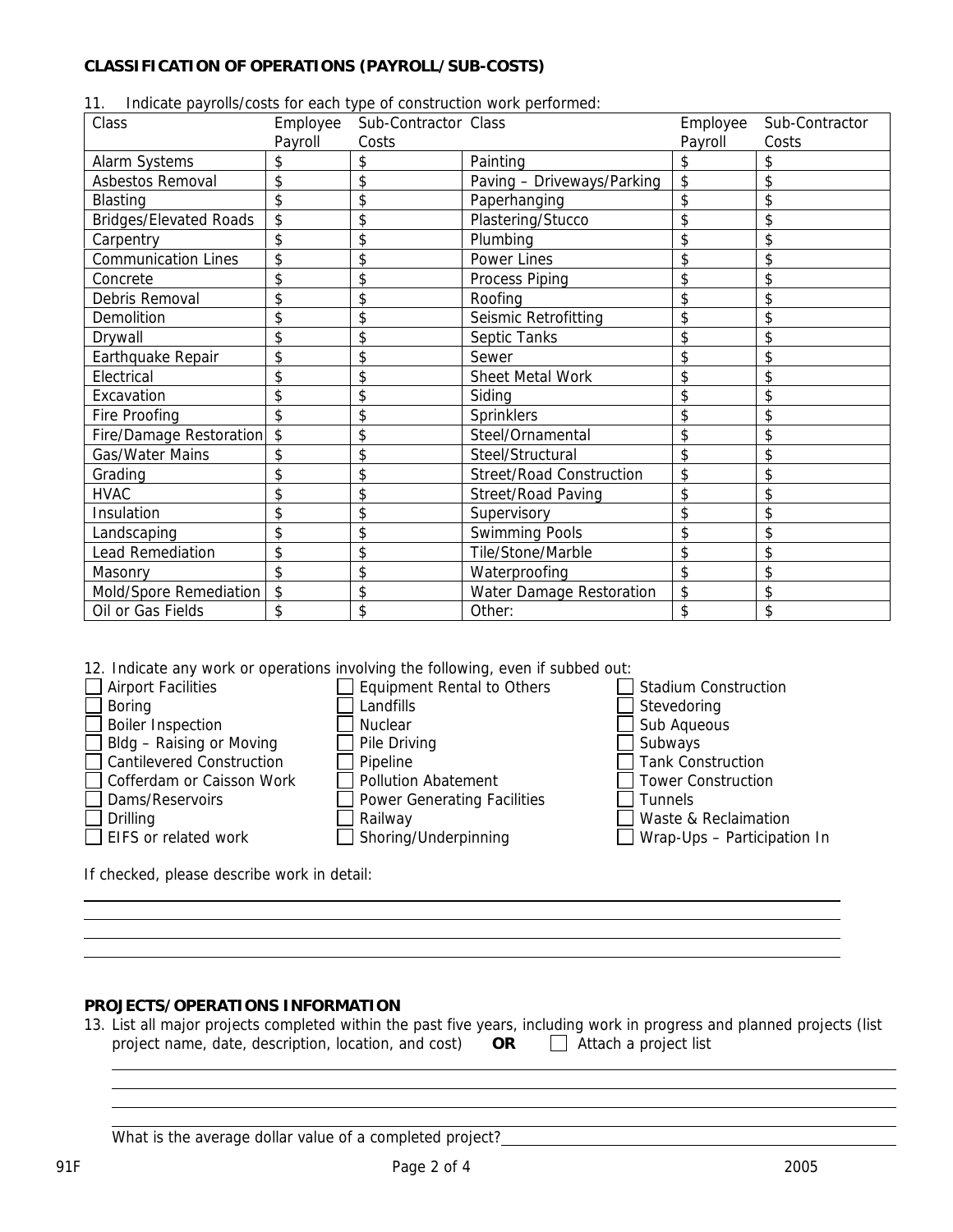| 14. Please describe any types of projects that you have discontinued (i.e. no longer build, etc):                                                                                                                                                            |                                                                            |
|--------------------------------------------------------------------------------------------------------------------------------------------------------------------------------------------------------------------------------------------------------------|----------------------------------------------------------------------------|
| 15. Are you building/have you built on hillsides, hilltops, landfills, in subsidence areas, or in flood<br>zones? If "Yes," please explain:                                                                                                                  | $No \cup Yes$<br>$\mathbf{I}$                                              |
| 16. Any work performed in the past using Exterior Insulation and Finish Systems (EIFS)                                                                                                                                                                       | $\mathbf{I}$<br>No $\Box$ Yes                                              |
| 17. Has your work involved or will it involve systems that provide medical life support                                                                                                                                                                      | $No \cup Yes$                                                              |
| 18. Any exterior work performed above two stories in height from grade?                                                                                                                                                                                      | $No \cup Yes$                                                              |
| Maximum number of stories: _________________Percentage of Total Work: ___________<br>19. Any work performed below grade?                                                                                                                                     | $\Box$ No $\Box$ Yes                                                       |
| 20. Is scaffolding owned, rented, or erected?<br>Are other contractors at job site allowed to use it?                                                                                                                                                        | $\sqsupset$ Yes<br>No<br>No<br>Yes                                         |
| 21. Have you worked or will you or your employees work under USL&H or Jones Act?                                                                                                                                                                             | $No \cup Yes$                                                              |
| 22. Do you have a formal safety program in operation?                                                                                                                                                                                                        | $No$ $Yes$                                                                 |
| 23. Indicate the type of security used on a project: Fencing<br>Lighting                                                                                                                                                                                     | Watchman                                                                   |
| SUBCONTRACTOR INFORMATION/RISK TRANSFER<br>24. Do you utilize A.I.A. standard contracts for all of your subcontractors?<br>25. Are all subcontractors required to sign a hold harmless and indemnification agreement in your                                 | $No \cup Yes$<br>$\Box$ No $\Box$ Yes                                      |
| 26. Are Certificates of Insurance obtained from subcontractors?<br>General Liability:<br>Minimum Limits Required:                                                                                                                                            | $No \Box Yes$                                                              |
| <b>Workers Compensation:</b><br>27. Are you named as an additional insured on all subcontractors' policies?<br>28. Do you ever use uninsured subcontractors?<br>29. Do you normally use the same subcontractors?                                             | $\Box$ No $\Box$ Yes<br>Yes<br>No<br>Yes<br>No<br>$\blacksquare$ Yes<br>No |
|                                                                                                                                                                                                                                                              |                                                                            |
| <b>OTHER OPERATIONS</b><br>30. Do you draw any plans or blueprints used in your construction work?<br>If "Yes," has Professional Liability Coverage been obtained?<br>Limit of Liability: \$                                                                 | No.<br>No.                                                                 |
| only for investment of possible development more than 12 months in the future. No buildings on the property)?                                                                                                                                                |                                                                            |
| 31. Do you own any vacant land (raw land with no developmental or improvement activity, held<br>32. Do you own any real estate development property (land with improvements – streets, roads, or □ No □ Yes<br>utilities, etc completed under construction)? | Yes<br>Yes<br>No   Yes                                                     |